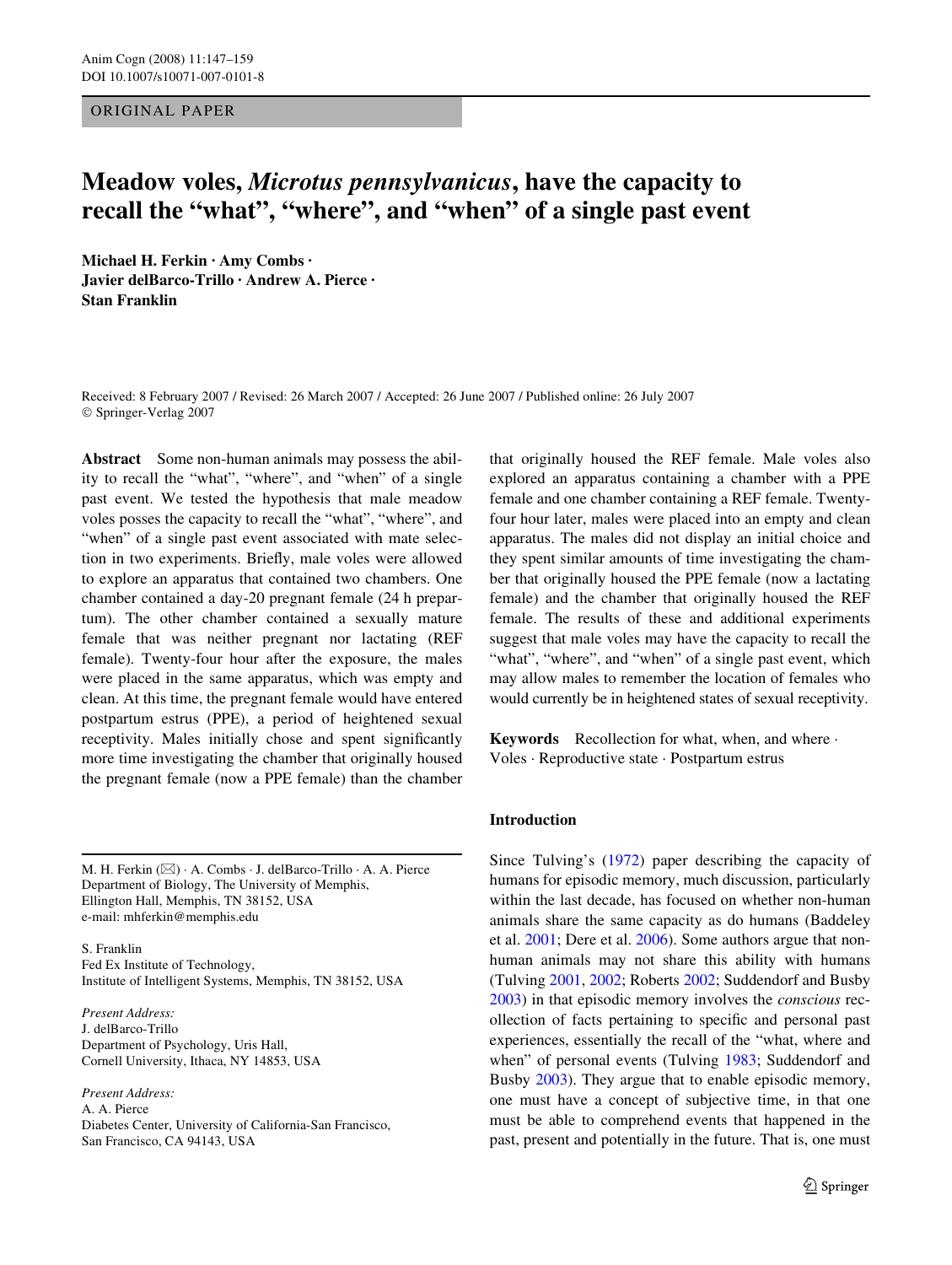be conscious of the fact that the recalled experiences have happened and are rooted in the past, rather than the recalled facts residing in the present (Roberts [2002](#page-11-3)). Secondly, some argue that a verbal language is a requirement for episodic memory (Nelson [1992;](#page-11-5) Suddendorf and Corballis [1997](#page-11-6); Tulving [2002\)](#page-12-1). Finally, others maintain that for episodic memory one must have a sense of self, and this self must be able to exist in subjective time (Suddendorf and Busby [2003](#page-11-4)).

In contrast, other authors believe that if the requirements for conscious recollection and a concept of self outside of the present are not included in the operational definition for episodic memory, then certain animals that have evolved the need for such capabilities may display aspects of it, such as food caching in scrub jays (Clayton and Dickinson [1998](#page-11-7); Clayton et al. [2001,](#page-11-8) [2003,](#page-11-9) [2006;](#page-11-10) Griffiths and Clayton [2001\)](#page-11-11). It has been reported that scrub jays remember the food type (what), the cache site (where), and the time during which the food items degraded (when). Briefly, jays were assigned to two different groups, a degraded group and a replenished group. The degraded group had pre-test training that included the birds learning that after a few days, the mealworms would degrade and become unpalatable. When tested four days after caching the meal worms and peanuts, the birds were more likely to locate the caches that contained meal worms rather than those that contained peanuts. However, when tested five days after caching, the scrub jays were more likely to locate caches containing peanuts. Additional experiments showed that scrub jays adjust their recaching behavior after pilfering of their food cache food by conspecifics. Clayton and colleagues suggested that scrub jays can mentally travel backwards and probably forwards in time, and that the birds recollect who watched them during their caching events and change their recaching behavior accordingly (Emery and Clayton [2001](#page-11-12); Dally et al. [2006\)](#page-11-13).

The literature is replete with studies claiming that a variety of animals can recollect the what, where, and when of a past event. For example, gorillas can remember after a single trial, the order of the food that was presented to them and who presented the food (Schwartz et al. [2005](#page-11-14)). In addition, studies on pigeons (Zentall et al*.* [2001](#page-12-3)), chimpanzees (Menzel [1999](#page-11-15)), mice (Dere et al*.* [2005\)](#page-11-16), rats (Morris and Day [2003](#page-11-17); Eacott and Norman [2004](#page-11-18); Ergorul and Eichenbaum [2004;](#page-11-19) Babb and Crystal [2005;](#page-11-20) Eacott et al. [2005\)](#page-11-21), and dolphins (Mercado et al. [1998\)](#page-11-22) suggest the capacity for recollecting the what, when and where of a previous event. Yet, researchers have questioned the validity of these claims.

Several authors have criticized the methods and the interpretations of the findings of studies on the capacity of animals to recollect the what, where and when of past events. One argument against claims that animals display such a capacity for recall is that the studies often fail to meet the content, structure, and flexibility criteria presented by Clayton and colleagues [\(2003](#page-11-9), [2006\)](#page-11-10). For example, it is not clear whether animals can form an integrated representation of what, when, and where, and use this information to solve novel problems (Schwartz et al. [2005;](#page-11-14) Dere et al. [2006](#page-11-2)). Some assert that these capabilities may only be attributed to humans (Tulving [2001](#page-12-0); Roberts [2002;](#page-11-3) Suddendorf and Busby [2003](#page-11-4)). Authors also have questioned the degree to which animals may or may not display a capacity for what, when, and where for a past event and whether the methods are sufficient for measuring such a capacity. They raise the question of whether animals can demonstrate the capacity for the 'when' of a past event (Schwartz and Evans [2001](#page-11-23); Zentall et al. [2001;](#page-12-3) Roberts [2002;](#page-11-3) Hampton and Schwartz [2004;](#page-11-24) Schwartz et al. [2005](#page-11-14)). In addition, some researchers argue that animals should be tested with ecologically relevant stimuli to gain a better understanding of the evolution of the recollection of what, when, and where of previous events (Clayton et al. [2001,](#page-11-8) [2003,](#page-11-9) [2006\)](#page-11-10). However, others argue that an ethological approach weakens direct comparisons with humans and may restrict the number of species that can be studied (Dere et al. [2006\)](#page-11-2). Finally, some researchers argue that since training is required for some animals to perform the task, especially those that are related to food and reward, animals may develop expectations or learn about what has to be recalled during the test trial, and not use retrospective memory retrieval to identify the what, where and when of a previous event (Zentall et al. [2001](#page-12-3); Morris and Day [2003](#page-11-17); Hampton et al. [2005](#page-11-25); Schwartz et al. [2005\)](#page-11-14).

Despite the controversy swirling around the ability of animals to recollect specific aspects of past events, it is not difficult to imagine that some animals may use information from such past events to secure a mate. An important feature that often characterizes most non-human mammals is that females do not mate with males when they are not in a heightened state of sexually receptivity (Bronson [1989\)](#page-11-26). Thus, for many species of mammals, and particularly the majority of whom in which opposite-sex conspecifics live separately during the breeding season, males should be able to discriminate among females in different states of sexual receptivity. They should be able to identify females that are in a heightened reproductive state, their location, and the amount of time that the females are in this heightened state. Such a capacity would benefit, for example, male meadow voles, *Microtus pennsylvanicus*; a microtine rodent. Adult male and female meadow voles live separately during the breeding season. At this time of year, female voles tend to occupy territories that are fixed spatially, but are dispersed widely across the home range of several males (Madison [1980](#page-11-27)). Female voles are induced ovulators and do not undergo estrous cycles (Milligan [1982;](#page-11-28) Meek and Lee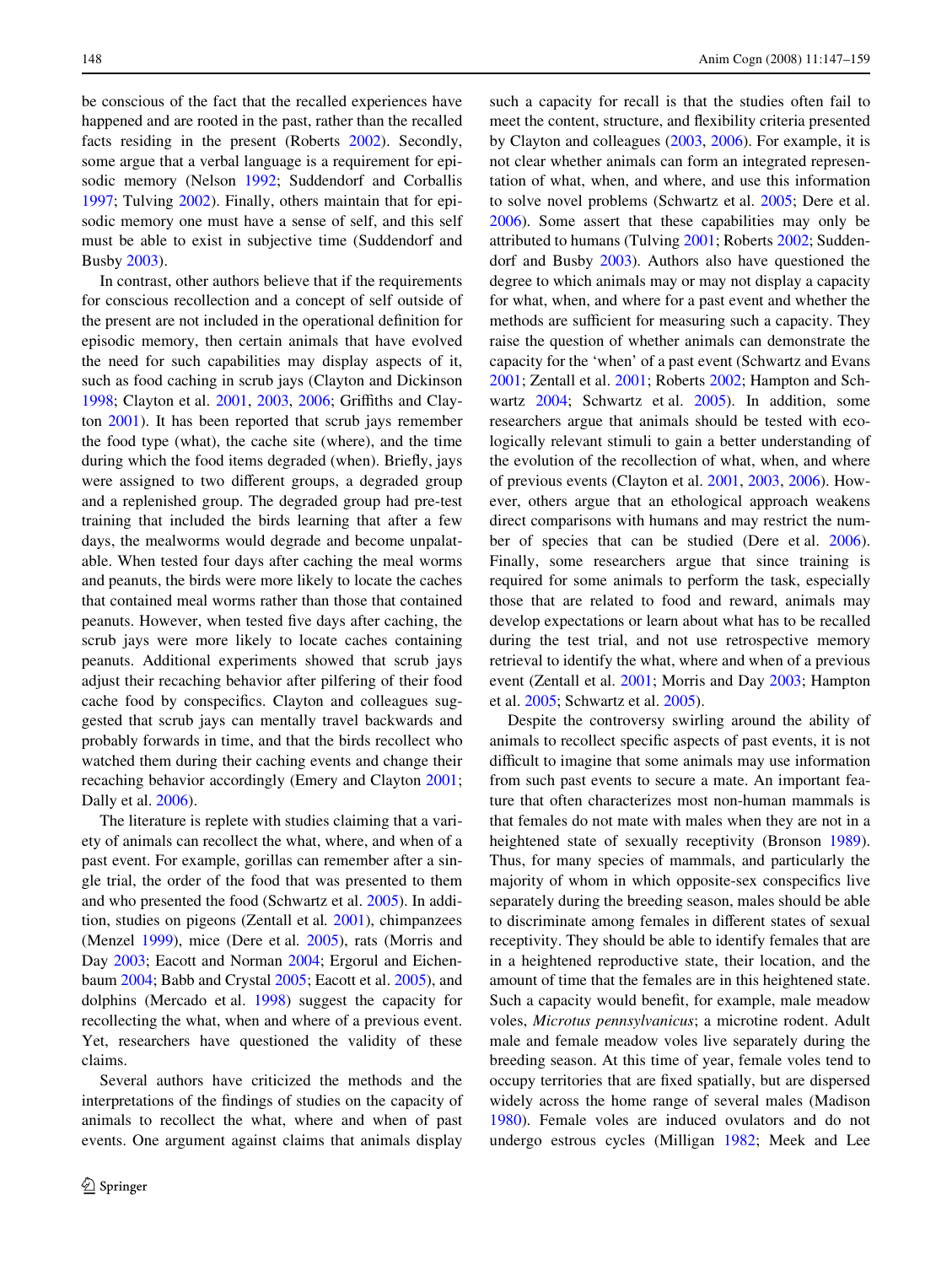[1993](#page-11-29)). Thus, the reproductive condition and sexual receptivity varies among female voles during the breeding season. That is, female voles may be pregnant, lactating, both pregnant and lactating, neither pregnant nor lactating, or in a period of heightened sexual receptivity during postpartum estrus (PPE) (Keller [1985](#page-11-30)). PPE females are more likely to mate with a male than females that are not pregnant or lactating, or females that are pregnant, lactating or both (Ferkin et al*.* [2004;](#page-11-31) delBarco-Trillo and Ferkin [2007\)](#page-11-32). Since female sexual receptivity varies and they enter PPE asynchronously, and since males increase their fitness by mating with as many females as possible (Boonstra et al. [1993](#page-11-33)), we hypothesize that after a single visit to a female, male voles will later recollect her previous reproductive state (what); her location (where), and how long she will be in that reproductive state (when).

# **Methods**

### Animals

The female and male meadow voles used in these experiments were second, third and fourth generation offspring of field-caught animals captured in New York, Ohio and Kentucky, USA. These voles were born and raised under long photoperiod (14 L:10 D, lights on at 0700 h, CST and off at 2100 h, CST). This photoperiod simulated a day length typical of the breeding season. Adult voles born and reared under long photoperiod are considered to be reproductively active (Meek and Lee [1993\)](#page-11-29). All voles used in this experiment were weaned at 18 days of age, housed with littermates until 35 days of age, and then housed singly in clear plastic cages  $(27 L \times 16.5 W \times 12.5 H cm)$ . Voles were housed in cages that contained wood chip substrate, cotton-nesting material, ad libitum food (Laboratory Rodent Diet #5008, PMI, Inc., St. Louis, MO, USA) and water. Cages were cleaned and cotton-nesting material replaced every week.

# Reproductive condition of the female donors

All female voles were between 125 and 135 days of age when used in the tests. Female meadow voles do not undergo estrus cycles (Milligan [1982](#page-11-28); Keller [1985\)](#page-11-30). To represent different levels of female receptivity, we used females that were pregnant for 20 days (d-20 pregnant), in postpartum estrus (PPE), females that were not pregnant or lactating (reference, REF females) and day two lactating females. Gestation lasts 21 days in voles, thus d-20 pregnant female voles deliver their litters within 24 h. We used 36 different pregnant females in this study.

Immediately after parturition, these females enter postpartum estrous (PPE), a period of heightened sexual receptivity, which lasts 8–12 h (Keller [1985;](#page-11-30) Ferkin et al. [2004;](#page-11-31) delBarco-Trillo and Ferkin [2007](#page-11-32)). The PPE females used in the present study had delivered pups 4–6 h prior to testing and were in postpartum estrus. The litter size of these PPE females was  $4.3 \pm 0.5$  pups/litter (mean  $\pm$ SEM). In this study, 12 different PPE females were used in each of experimental conditions 3 and 5 (see [Experi](#page-3-0)[mental Procedure](#page-3-0)).

In this study, we used 12 different REF females in experimental conditions 1, 2, 4, and 5 (see below). REF females were not currently pregnant or lactating (Ferkin and Johnston [1995](#page-11-34)). The REF females had previously delivered a litter about 3–4 weeks before being used in the experiment (see below). The REF females had lived singly for approximately 21 days before being used as scent donors.

In experimental conditions 4 and 5 (see below), we used 24 females that were in their second day of lactation  $(n = 12)$ different females for each condition). Lactation is 14– 16 day in duration, and pups are weaned when they are 16– 18 day old (Keller [1985](#page-11-30)). The d-2 lactating females were no longer in PPE and thus were no longer in a heightened state of sexual receptivity (Ferkin and Johnston [1995\)](#page-11-34). The PPE females and d-2 lactating females had not lived with their mate for 17 and 18 days, respectively, prior to be used as donors (see below).

It is important to note that PPE female voles are in a heightened state of reproductive receptivity and readily mate with males (Keller [1985;](#page-11-30) Ferkin and Johnston [1995;](#page-11-34) delBarco-Trillo and Ferkin [2007](#page-11-32)). In contrast, REF females, d-20 females, and d-2 lactating females are not in a heightened state of sexual receptivity, and may not as readily mate with males as do PPE females. REF females, d-20 females, and d-2 lactating females are considered to be in a moderate state of sexual receptivity (Ferkin and Johnston [1995](#page-11-34); delBarco-Trillo and Ferkin [2004](#page-11-35), [2006\)](#page-11-36). In addition, PPE females produce odors that are more attractive to males relative to those produced by females that are d-20 pregnant, d-2 lactating, or REF females; the later three groups of females produce odors that are similar in their attractiveness to males (Ferkin and Johnston [1995](#page-11-34); Ferkin et al. [2004](#page-11-31)).

# Male subjects

Subjects were 72 sexually experienced, male meadow voles between 90 and 150 days of age. Forty-eight males had mated with one of the current PPE or d-2 lactating females. Twenty-four males had not mated with the current PPE female or the day 2 lactating female. Overall, males were placed into three treatment groups according to their mating status: (1) the male mate of the particular female in the exposure phase (mates), (2) a male that mated with another female other than the particular female used in the exposure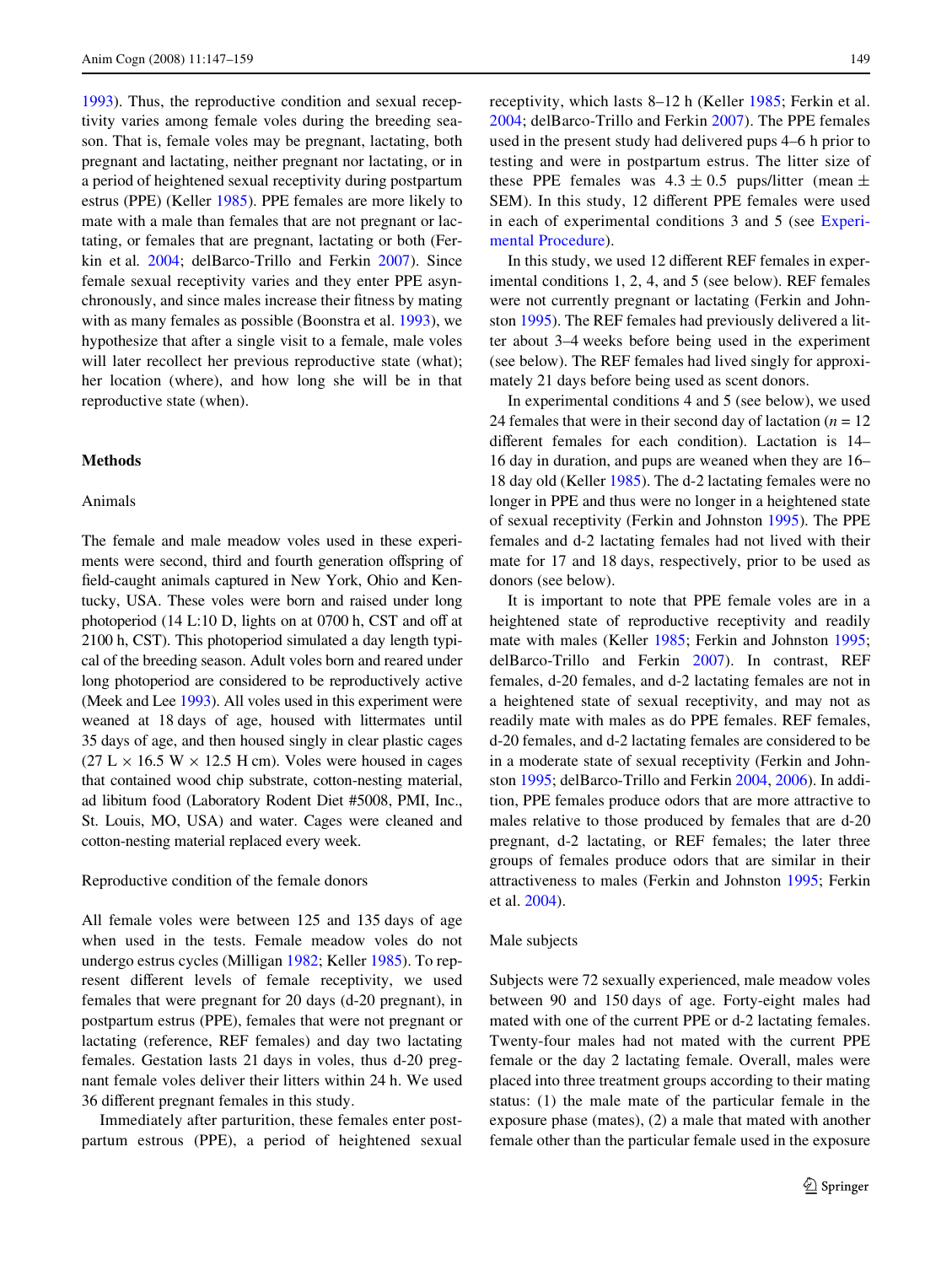phase, but within the pregnancy timeframe of the particular female used in exposure phase (non-mates) and (3) a male that was sexually experienced having previously sired a litter, but had not lived with a female for 35 days (no sex). The males in treatment group 1, mates and 2, non-mates, had not lived with their mate for 17 days prior to testing (see [Experimental procedure](#page-3-0) below). The males in treatment group 3, no sex, lived singly for 35 days prior to the

# Mating procedure

experiment.

We established 85 breeding pairs of which 72 pairs copulated within 8 h of pairing. We included in this study the 60 males and females that produced litters, and disregarded the pairs that did not copulate within the 8-h period and those that copulated but did not produce pups. We verified that the males and females copulated by watching the recorded videotapes of each pairing. In doing so, we were able to identify whether and when copulations occurred to estimate onset of pregnancy and use females when they had been pregnant for 20 days. Thus, we were able to identify and subsequently use d-20 pregnant females. Gestation for voles is 21 days in our laboratory (M.H. Ferkin, unpublished data).

### Apparatus

All behavioral observations were performed on voles placed in a T-shaped apparatus (Fig. [1](#page-3-1)). We used two opaque Plexiglas cages with wired tops for observation purposes. The large boxes served to house the female donors. There was a transparent divider with small holes between the females' living area and the area that males explored. This divider allowed males to investigate the female's living area without coming into direct contact with that female.



<span id="page-3-1"></span>**Fig. 1** The apparatus used to test for the capacity to display what, when, and where in voles. In the exposure phase, female voles were housed in chambers in the two arms of the apparatus. In the test phase, females were not present and the two arms of the apparatus were empty. During the exposure and test phases, male subjects were placed in the stem of the apparatus and allowed to explore the apparatus. Subjects could not enter the chambers that housed the females

### <span id="page-3-0"></span>Experimental procedure

We conducted an experiment, with five experimental conditions, in which male subjects were exposed to unique female donors. Each experimental condition contained two phases, an exposure phase and a test phase. In both phases of the five experimental conditions, a male meadow vole from one of the above treatment groups was placed into the starting box located at the base of the T (Fig. [1](#page-3-1)) for 30 s before the gate was lifted and the male was allowed to explore the entire apparatus. Each male underwent a single exposure and single test (see below).

*Experimental condition 1* Male voles were exposed to an arena containing a d-20 pregnant female and a female that was not pregnant or lactating (REF female). 0.5 h later, male voles were allowed to investigate an empty arena.

During the exposure phase, male voles were placed into an apparatus that housed a REF female in one box and a d-20 pregnant female in the other box (Fig. [1](#page-3-1)). During the exposure phase, we recorded continuously for 10 min, the total amount of time male voles spent in the arms of the apparatus that housed each female donor (Fig. [1](#page-3-1)). We also noted the position of the home-boxes (left- or right-side of the apparatus) that housed each particular female donor. The position of a particular female's home-box in the left- or right-side of the apparatus was alternated for each male subject during the exposure phase. After the 10-min exposure, the male was returned to its own cage. Then, we disconnected the two-female home-boxes from the apparatus, and cleaned and disinfected the apparatus.

The second phase or the test phase took place 0.5 h after the exposure phase. During the test phase, the male voles were re-introduced into the apparatus that now contained boxes that housed no female donors; the boxes contained only clean wood chip bedding. We recorded continuously for 10 min, the total amount of time that male voles spent investigating the arm of the apparatus that previously housed the REF female that they were exposed to and the arm that previously housed the d-20 pregnant female.

*Experimental condition 2* Male voles were exposed to an arena containing a d-20 pregnant female and a female that was not pregnant or lactating (REF female). Twentyfour hours later, male voles were allowed to investigate an empty arena.

Experimental condition 2 was the same as experimental condition 1. The test phase differed, however, with this notable exception. The test phase took place 24 h after the exposure phase. At this time, the d-20 pregnant female had delivered pups and had entered into postpartum estrus. During the test phase, the male voles were re-introduced into the apparatus that now contained boxes that housed no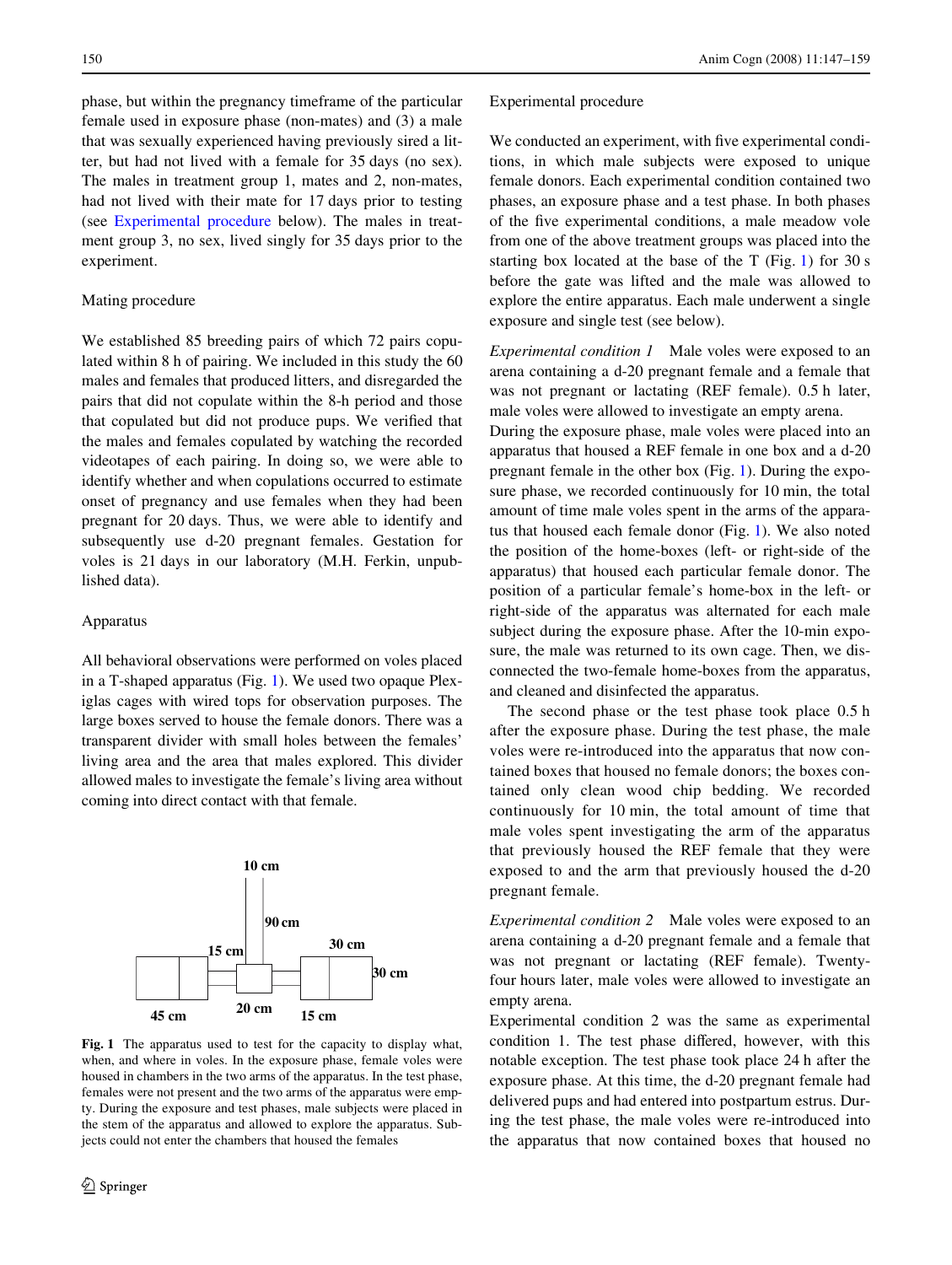female donors; the boxes contained only clean wood chip bedding  $(Fig. 1)$  $(Fig. 1)$ . We identified the initial choice of the males and recorded continuously for 10 min, the total amount of time that male voles spent investigating the arm of the apparatus that previously housed the REF female that they were exposed to and the arm that previously housed the d-20 pregnant female that they were exposed to, which was now currently in PPE.

*Experimental condition 3* Male voles were exposed to an arena containing a d-20 pregnant female and a PPE female. 0.5 h later, male voles were allowed to investigate an empty arena.

Experimental condition 3 was similar in design to experimental condition 1, with these notable exceptions. During the exposure phase, a male meadow vole from one of the three treatment groups (mate, non-mate, or no sex) was allowed to explore the apparatus that contained a d-20 pregnant female in one box and a PPE female in the other box (Fig. [1\)](#page-3-1). During the test phase, which occurred 0.5 h after the exposure phase, the male voles were re-introduced into the apparatus that now contained boxes that housed no female donors; the boxes contained only clean wood chop bedding. We identified the initial choice of the males and recorded continuously for 10 min, the total amount of time that they spent investigating the arm of the apparatus that previously housed the d-20 pregnant female that they were exposed to and the arm that previously housed the PPE female.

*Experimental condition 4* Male voles were exposed to an arena containing a d-2 lactating female and a female that was not pregnant or lactating (REF female). 0.5 h later, male voles were allowed to investigate an empty arena.

Experimental condition 4 was similar in design to experimental condition 1, with these notable exceptions. During the exposure phase, a male meadow vole from one of the three treatment groups (mate, non-mate, or no sex) was allowed to explore the apparatus that contained a d-2 lactating female in one box and a REF female in the other box (Fig. [1\)](#page-3-1). During the test phase, which occurred 0.5 h after the exposure phase, the male voles were re-introduced into the apparatus that now contained boxes that housed no female donors; the boxes contained only clean wood chop bedding. We identified the initial choice of the males and recorded continuously for 10 min, the total amount of time that they spent investigating the arm of the apparatus that previously housed the REF female that they were exposed to and the arm that previously housed the d-2 lactating female.

*Experimental condition 5* Male voles were exposed to an arena containing a PPE female and a female that was not pregnant or lactating (REF female). Twenty-four hour later, male voles were allowed to investigate an empty arena.

Experimental condition 5 was the same as experimental condition 2 in that the test phase of experimental condition 5 occurred 24 h after the exposure phase. During the exposure phase, a male meadow vole from one of the three treatment groups (mate, non-mate, or no sex) was allowed to explore the apparatus that contained a PPE female in one box and a REF female in the other box (Fig. [1](#page-3-1)). During the test phase, which occurred 24 h after the exposure phase, the male voles were re-introduced into the apparatus that now contained boxes that housed no female donors; the boxes contained only clean wood chop bedding. We identified the initial choice of the males and recorded continuously for 10 min, the total amount of time that male voles spent investigating the arm of the apparatus that previously housed the REF female that they were exposed to and the arm that previously housed the PPE female that they were exposed to, which was now currently in d-2 of lactation and no longer in PPE.

### Statistical analyses

We used Sign tests to determine if the initial choice (initial visit) of male voles investigating the two arms of the arena were statistically different. We used one-way ANOVAs to compare the amount of time that males in the three treatment groups (mate, non-mate and no sex) spent investigating areas containing the female donors and areas that had previously contained them. To use the ANOVA, we had to create variables to test for the two phases of each experimental condition. For the exposure phase of experimental condition 1, the variable was calculated by dividing the time spent by the male investigating the d-20 pregnant female by the time spent by the male investigating the REF female. For the exposure phase of experimental condition 2, the variable was calculated by dividing the time spent by the male with the pregnant female by the time spent by the male with the REF female. For the test phase of experimental conditions 1 and 2, the variable was calculated by dividing the time spent by males investigating the arm of the apparatus that previously housed the d-20 pregnant female that they were exposed to, which was now currently in PPE in experimental condition 2, by the time spent by males investigating the arm of the apparatus that previously housed the REF female. For the test phase of experimental conditions 3 and 5, the variable was calculated by dividing the time spent by males investigating the arm of the apparatus that previously housed the PPE female that they were exposed to, which was now currently in day 2 of lactation in experimental condition 5, by the time spent by males investigating the arm of the apparatus that previously housed the d-20 pregnant female (experimental condition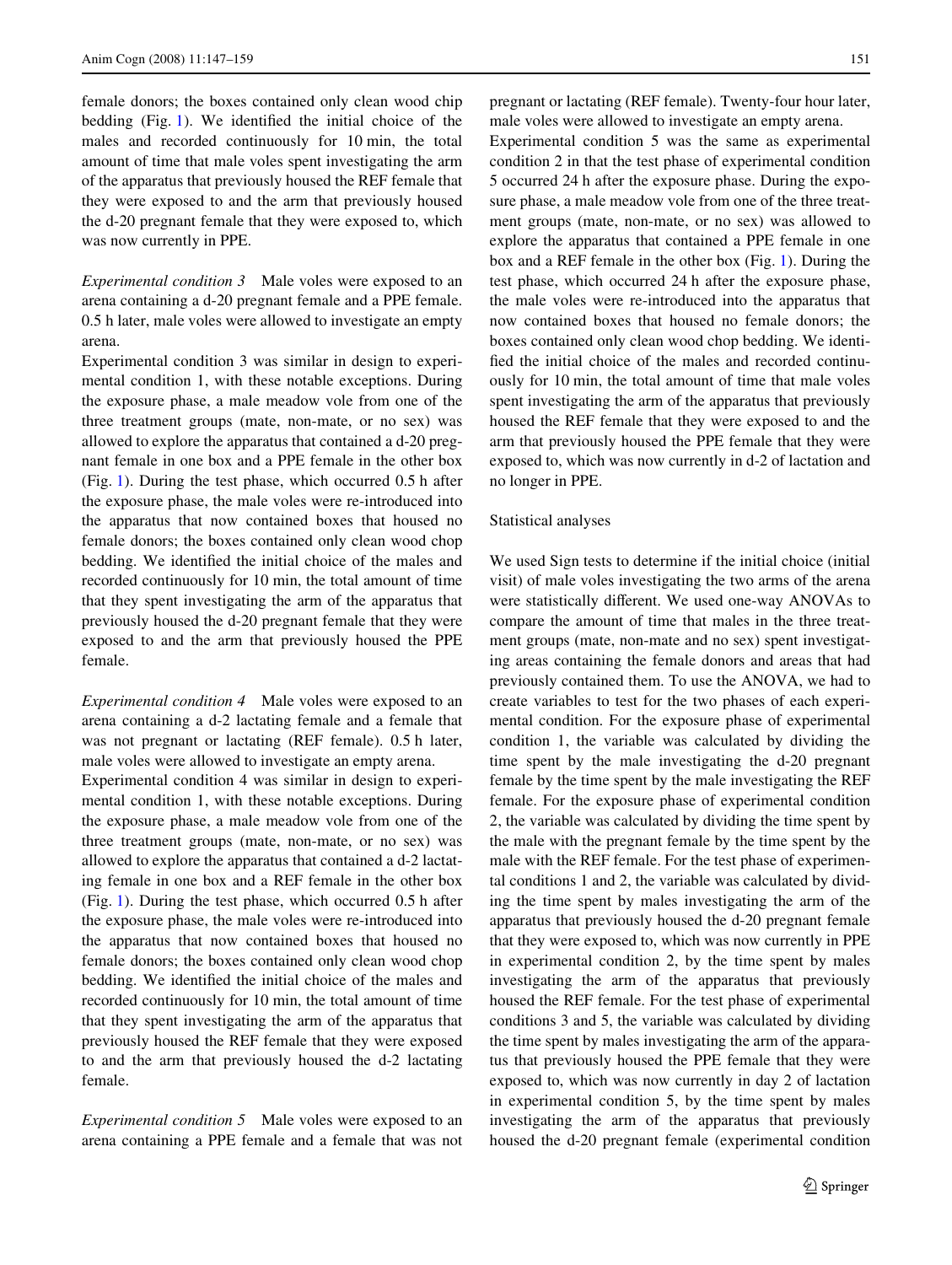3) or REF female (experimental condition 5). Prior to performing the ANOVA, these variables, as they were proportions, underwent an arc-sine and a square-root transformation. Last, we used paired *t*-tests to determine whether males spent different amounts of time investigating the areas that contained the paired female donors as well as the empty cages that had previously housed those paired females. Statistical significance was accepted at  $\alpha$  < 0.05 for all analyses.

# **Results**

### Experimental condition 1

# *Exposure phase: Pregnant female (d-20) versus reference female*

Treatment condition of the male (mate, non-mate, or no sex) did not affect the amount of time that they investigated the area that housed the d-20 pregnant female and the area that housed the REF female  $(F = 1.15, df = 2, 35,$  $P = 0.328$ ). Males were initially exposed to d-20 pregnant females and REF females that were housed separately in opposite arms of the apparatus (Fig. [1\)](#page-3-1). Males in the no sex group spent similar amounts of time during the exposure phase  $(t = 1.30, df = 11, P = 0.220)$  investigating the arm of the apparatus that housed the d-20 pregnant female and the arm of the apparatus that housed the reference female as did males that mated with that d-20 pregnant female  $(t = 0.74,$  $df = 11$ ,  $P = 0.474$ ) and males that were mated with another pregnant female (*t* = 0.89, *df* = 11, *P* = 0.392; Fig. [2a](#page-5-0)). Male voles did not display a statistically significant initial choice (sign test  $P = 0.1.22$ ). Six of 12 male voles first visited the cage containing the d-20 pregnant female, whereas the remaining six males first visited the cage containing the REF female.

### *Test phase: Pregnant female (d-20) versus reference female*

The amount of time that males spent investigating the cage that contained the REF female and the cage that contained the d-20 pregnant female was not affected by whether the males were mates, non-mates, or no sex males  $(F = 0.972)$ ,  $df = 2$ , 35,  $P = 0.388$ ). Male voles were initially exposed to d-20 pregnant females and REF females. 0.5 h later, males were exposed to an apparatus that would have housed that d-20 pregnant female and that REF female. Males in the no sex group spent similar amounts of time investigating the side of the apparatus that originally housed the day 20 female pregnant and the side of the apparatus that originally housed the REF female  $(t = 1.12, df = 11; P = 0.286;$ Fig. [2b](#page-5-0)). Likewise, male mates (*t* = 1.56, *df* = 11, *P* = 0.147,



<span id="page-5-0"></span>**Fig. 2** The amount of time (s)  $\pm$  SEM that male voles (mates, no sex, and non-mates) spent investigating the sides of the apparatus **a** during the exposure phase that currently housed a REF female and a day 20 pregnant female (*P* indicates that the donor females were present). **b** The amount of time  $(s)$   $\pm$  SEM during the test phase that male voles (mates, no sex, and non-mates) spent investigating the empty sides of the apparatus that would house a REF female vole and a day-20 pregnant female vole. The groups were not statistically different at  $P > 0.1$ 

ns) and non-mates  $(t = 1.39, df = 11, P = 0.19; Fig. 2b)$  $(t = 1.39, df = 11, P = 0.19; Fig. 2b)$  $(t = 1.39, df = 11, P = 0.19; Fig. 2b)$ spent similar amounts of time investigating the arm of the apparatus that previously housed the d-20 pregnant female and the arm of the apparatus that housed the REF female. Male voles did not display a statistically significant initial choice (sign test  $P = 0.774$ ). Seven of 12 male voles first visited the cage that would have contained the REF female, whereas the remaining five males first visited the cage that would have contained the d-20 pregnant female.

Experimental condition 2

# *Exposure phase: Pregnant female (d-20) versus reference female*

Treatment condition of the male (mate, non-mate, or no sex) did not affect the amount of time that they investigated the area that housed the d-20 pregnant female and the area that housed the REF female  $(F = 1.99, df = 2, 35,$  $P = 0.151$ . Males were initially exposed to a d-20 pregnant female and a REF female that were housed separately in opposite arms of the apparatus. Males in the no sex group spent similar amounts of time during the exposure phase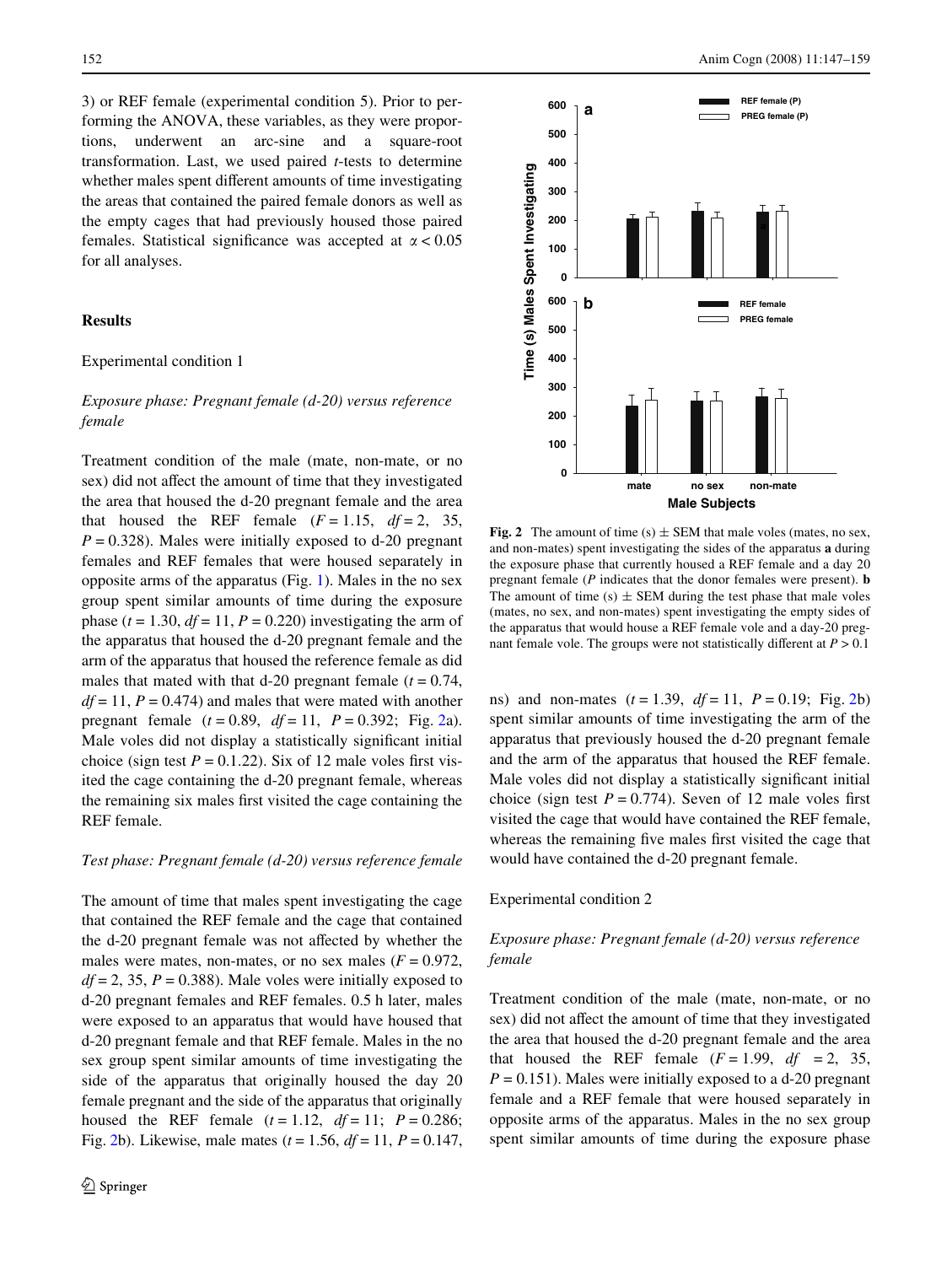$(t = 1.73, df = 11, P = 0.11)$  investigating the arm of the apparatus that housed the d-20 pregnant female and the arm of the apparatus that housed the reference female as did males that mated with that d-20 pregnant female  $(t = 0.81,$  $df = 11$ ,  $P = 0.45$ ) and males that were mated with another pregnant female (*t* = 1.29, *df* = 11, *P* = 0.22; Fig. [3a](#page-6-0)). Male voles did not display a statistically significant initial choice (sign test  $P = 0.774$ ). Five of 12 male voles first visited the cage containing the d-20 pregnant female, whereas the remaining seven males first visited the cage containing the REF female.

# *Test phase: PPE female versus reference female*

The amount of time that males spent investigating the cage that contained the REF female and the cage that contained the d-20 pregnant female was not affected by whether the males were mates, non-mates, or no sex males  $(F = 1.34, df)$  $= 2$ , 35,  $P = 0.27$ ). Male voles were initially exposed to a d-20 pregnant female and a REF female. Twenty-four hour later, males were exposed to an apparatus that would have housed that pregnant female, which had delivered her pups and entered postpartum oestrus (PPE) and a REF female.



<span id="page-6-0"></span>**Fig. 3** The amount of time  $(s) \pm$  SEM that male voles (mates, no sex, and non-mates) spent investigating the sides of the apparatus **a** during the exposure phase that currently housed a REF female and a day 20 pregnant female (*P* indicates that the donor females were present). **b** The amount of time  $(s) \pm$  SEM during the test phase that male voles (mates, no sex, and non-mates) spent investigating the empty sides of the apparatus that would house a REF female vole and a PPE female vole. Histograms capped with different letters are statistically different at *P* < 0.001

Males in the no sex group spent significantly more time investigating the side of the apparatus that originally housed the day 20 female pregnant compared to the side of the apparatus that originally housed the REF female  $(t = 5.42, df = 11; P = 0.001; Fig. 2b)$  $(t = 5.42, df = 11; P = 0.001; Fig. 2b)$  $(t = 5.42, df = 11; P = 0.001; Fig. 2b)$ . Likewise, male mates  $(t = 3.81, df = 11, P = 0.003)$  and non-mates  $(t = 4.79, df = 11, P = 0.006; Fig. 3b)$  $(t = 4.79, df = 11, P = 0.006; Fig. 3b)$  $(t = 4.79, df = 11, P = 0.006; Fig. 3b)$  spent more time investigating the arm of the apparatus that previously housed the d-20 pregnant female than they did investigating the arm of the apparatus that housed the REF female. Male voles displayed a statistically significant initial choice (sign test  $P = 0.038$ ). Ten of 12 male voles first visited the cage that would have contained the PPE female, whereas the remaining two males first visited the cage that would have contained the REF female.

### Experimental condition 3

### *Exposure phase: d-20 pregnant female versus PPE female*

The amount of time that males spent investigating the cage containing the d-20 pregnant female and the cage containing the PPE female was not affected by whether the males were mates, non-mates, or no sex males  $(F = 2.41, df = 2,$ 35,  $P = 0.10$ ). Males were exposed to a d-20 pregnant female and a PPE female housed in opposite arms of the apparatus. Males in the no sex group  $(t = 3.14, df = 11,$ *P* = 0.01), mates (*t* = 2.59, *df* = 11, *P* = 0.025) and nonmates ( $t = 4.03$ ,  $df = 11$ ,  $P = 0.002$ ) spent more time investigating the areas that housed the PPE female than they did investigating areas that housed d-20 pregnant female donors (Fig.  $4a$  $4a$ ). Male voles displayed a statistically significant initial choice (sign test  $P = 0.038$ ). Ten of 12 male voles first visited the cage containing the PPE female, whereas the remaining two males first visited the cage containing the d-20 pregnant female.

#### *Test phase: d-20 pregnant female versus PPE female*

The amount of time that males spent investigating the two empty cages was not affected by whether the males were mates, non-mates, or no sex males  $(F = 0.416, df = 2, 35,$  $P = 0.66$ ). 0.5 h after the exposure phase, male voles were exposed to an empty apparatus that would have housed a d-20 pregnant female and a PPE female. Males in the no sex group ( $t = 3.72$ ,  $df = 11$ ;  $P = 0.003$ ), male mates ( $t = 3.11$ , *df* = 11, *P* = 0.009) and non-mates (*t* = 4.13, *df* = 11,  $P = 0.0017$  spent more time investigating the arm of the apparatus that previously housed the PPE female than they did investigating the arm of the apparatus that housed the d-20 pregnant female (Fig. [4b](#page-7-0)). Male voles displayed a statistically significant initial choice (sign test  $P = 0.038$ ). Ten of 12 male voles first visited the cage that would have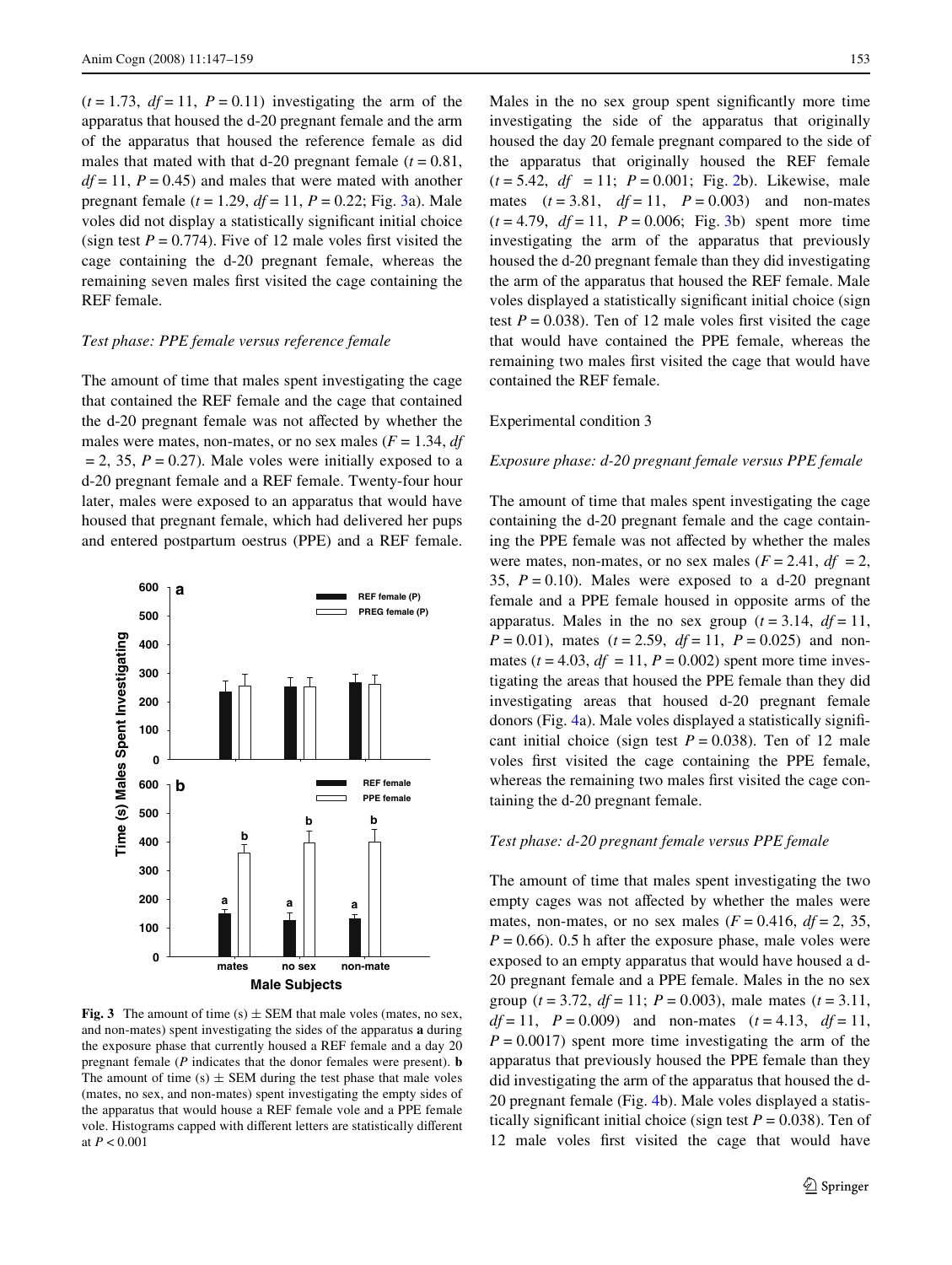



<span id="page-7-0"></span>**Fig. 4** The amount of time  $(s) \pm$  SEM that male voles (mates, no sex, and non-mates) spent investigating the sides of the apparatus **a** during the exposure phase that currently housed a day 20 pregnant female and a PPE female vole (*P* indicates that the donor females were present). **b** The amount of time  $(s) \pm$  SEM during the test phase that male voles (mates, no sex, and non-mates) spent investigating the empty sides of the apparatus that would house a day 20 pregnant female vole and a PPE female vole. Histograms capped with different letters are statistically different at  $P < 0.001$ 

contained the PPE female, whereas the remaining two males first visited the cage that would have contained the d-20 pregnant female.

#### Experimental condition 4

# *Exposure phase: REF female versus d-2 lactating female*

Treatment condition of the male (mate, non-mate, or no sex) did not affect the amount of time that they investigated the area that housed the d-2 lactating female and the area that housed the REF female  $(F = 1.28, df = 2, 35, P = 0.29)$ . Males were initially exposed to a d-2 lactating female and a REF female that were housed separately in opposite arms of the apparatus (Fig. [5a](#page-7-1)). Males in the no sex group spent similar amounts of time during the exposure phase  $(t = 1.30, df = 11, P = 0.22)$  investigating the arm of the apparatus that housed the d-2 lactating female and the arm of the apparatus that housed the reference female as did males that mated with that  $d-2$  lactating female  $(t = 0.74,$  $df = 11$ ,  $P = 0.47$ ) and males that were mated with another lactating female  $(t = 0.89, df = 11, P = 0.39; Fig. 5a)$  $(t = 0.89, df = 11, P = 0.39; Fig. 5a)$  $(t = 0.89, df = 11, P = 0.39; Fig. 5a)$ . Male voles did not display a statistically significant initial choice

<span id="page-7-1"></span>**Fig. 5** The amount of time  $(s)$   $\pm$  SEM that male voles (mates, no sex, and non-mates) spent investigating the sides of the apparatus **a** during the exposure phase that currently housed a REF female and a day 2 lactating female (*P* indicates that the donor females were present). **b** The amount of time  $(s) \pm$  SEM during the test phase that male voles (mates, no sex, and non-mates) spent investigating the empty sides of the apparatus that would house a REF female vole and a day 2 lactating female vole. The groups were not statistically different at  $P > 0.1$ 

(sign test  $P = 0.38$ ). Eight of 12 male voles first visited the cage containing the d-2 lactating female, whereas the remaining four males first visited the cage containing the REF female.

# *Test phase: REF female versus d-2 lactating female*

The amount of time that males spent investigating the cage that contained the REF female and the cage that contained the d-2 lactating female was not affected by whether the males were mates, non-mates, or no sex males  $(F = 0.79)$ ,  $df = 2$ , 35,  $P = 0.46$ ). Male voles were initially exposed to a d-2 lactating female and a REF female. 0.5 h later, males were exposed to an apparatus that would have housed that d-2 lactating female and that REF female. Males in the no sex group spent similar amounts of time investigating the side of the apparatus that originally housed the d-2 lactating female and the side of the apparatus that originally housed the REF female  $(t = 1.33, df = 11; P = 0.21; Fig. 5b)$  $(t = 1.33, df = 11; P = 0.21; Fig. 5b)$  $(t = 1.33, df = 11; P = 0.21; Fig. 5b)$ . Likewise, male mates  $(t = 1.82, df = 11, P = 0.096)$  and nonmates  $(t = 1.27, df = 11, P = 0.23$ ; Fig. [5](#page-7-1)b) spent similar amounts of time investigating the arm of the apparatus that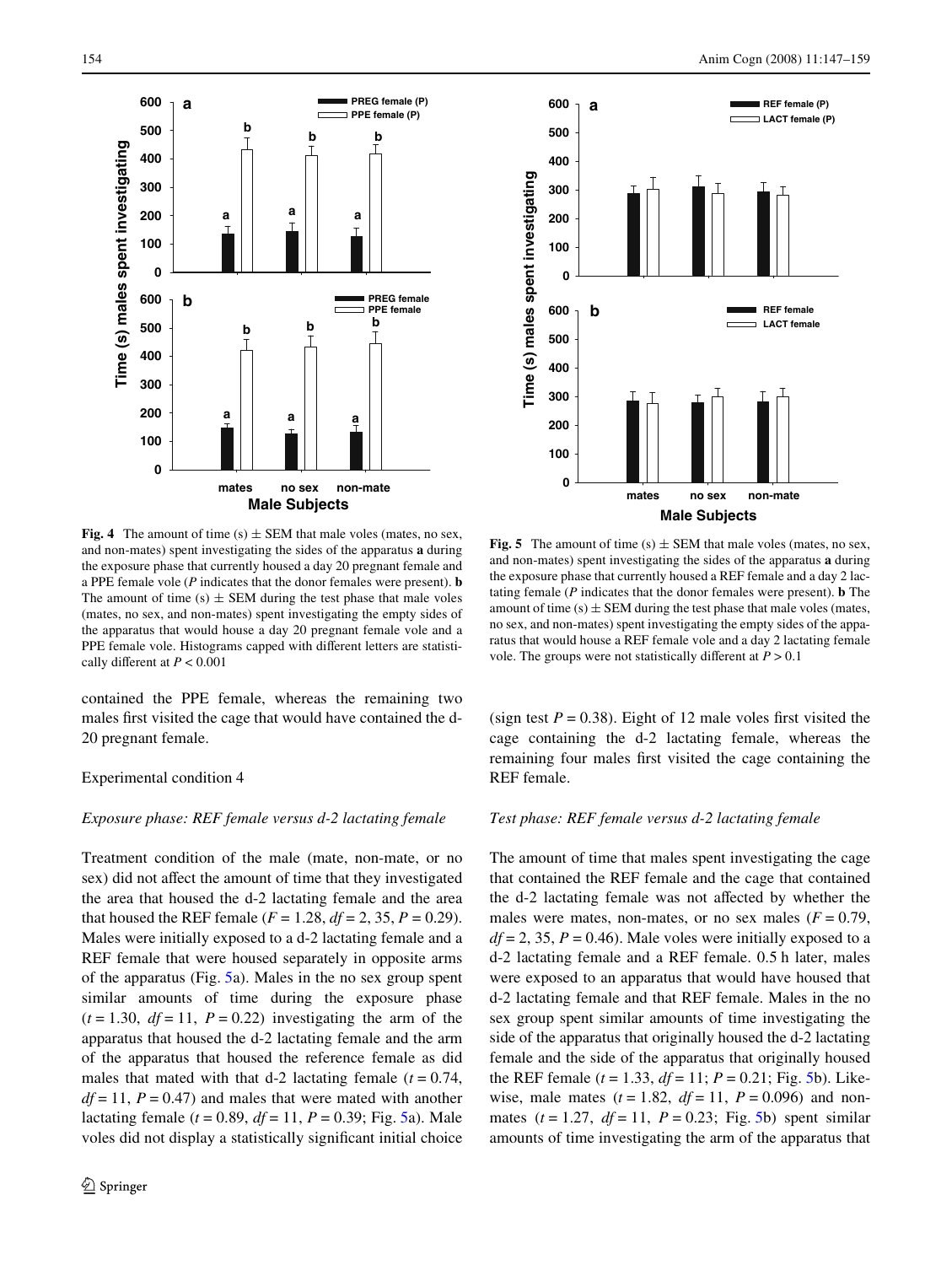previously housed the d-2 lactating female and the arm of the apparatus that housed the REF female. Male voles did not display a statistically significant initial choice (sign test)  $P = 0.77$ ). Six of 12 male voles first visited the cage that would have contained the REF female, whereas the remaining six males first visited the cage that would have contained the d-2 lactating female.

# Experimental condition 5

### *Exposure phase: REF female versus PPE female*

Treatment condition of the male (mate, non-mate, or no sex) did not affect the amount of time that they investigated the area that housed the PPE female and the area that housed the REF female  $(F = 1.66, df = 2, 35, P = 0.20)$ . Males were initially exposed to a PPE female and a REF female that were housed separately in opposite arms of the apparatus. Males in the no sex group spent more time during the exposure phase  $(t = 3.81, df = 11, P = 0.0029)$ investigating the arm of the apparatus that housed the PPE female than the arm of the apparatus that housed the REF female as did the males mated with that PPE female  $(t = 2.94, df = 11, P = 0.013)$  and the males that were mated with another female  $(t = 4.07, df = 11, P = 0.0019; Fig. 6a)$  $(t = 4.07, df = 11, P = 0.0019; Fig. 6a)$  $(t = 4.07, df = 11, P = 0.0019; Fig. 6a)$ . Male voles displayed a statistically significant initial choice (sign test  $P = 0.006$ ). Eleven of 12 male voles first visited the cage containing the PPE female, whereas the remaining male first visited the cage containing the REF female.

# *Test phase: REF female versus d-2 lactating female*

The amount of time that males spent investigating the cage that previously contained the REF female and the cage that previously contained the PPE female (now d-2 lactating female) was not affected by whether the males were mates, non-mates, or no sex males ( $F = 1.09$ ,  $df = 2$ , 35,  $P = 0.34$ ). Male voles were initially exposed to a REF female and a PPE female. 24 h later, males were exposed to an apparatus that would have housed a female that was no longer in PPE but now in d 2 of lactation and a REF female. Males in the no sex group spent similar amounts of time investigating the side of the apparatus that originally housed the PPE females and the side of the apparatus that originally housed the REF female  $(t = 1.19, df = 11; P = 0.25; Fig. 5b)$  $(t = 1.19, df = 11; P = 0.25; Fig. 5b)$  $(t = 1.19, df = 11; P = 0.25; Fig. 5b)$ . Likewise, male mates  $(t = 0.48, df = 11, P = 0.64)$  and nonmates  $(t = 0.73, df = 11, P = 0.48; Fig. 6b)$  $(t = 0.73, df = 11, P = 0.48; Fig. 6b)$  $(t = 0.73, df = 11, P = 0.48; Fig. 6b)$  spent similar amounts of time investigating the arm of the apparatus that previously housed the PPE female than they did investigating the arm of the apparatus that housed the REF female. Male voles did not display a statistically significant initial choice (sign test  $P = 0.77$ ). Six of 12 male voles first visited the cage that would have contained the REF female,



<span id="page-8-0"></span>**Fig. 6** The amount of time (s)  $\pm$  SEM that male voles (mates, no sex, and non-mates) spent investigating the sides of the apparatus **a** during the exposure phase that currently housed a REF female and a PPE female (*P* indicates that the donor females were present). **b** The amount of time (s)  $\pm$  SEM during the test phase that male voles (mates, no sex, and non-mates) spent investigating the empty sides of the apparatus that would house a REF female vole and a day 2 lactating female vole. Histograms capped with different letters are statistically different at *P* < 0.001

whereas the remaining six males first visited the cage that would have contained the d-2 lactating female.

# **General discussion**

The present experiment examined the responses of male meadow voles that initially were exposed to female voles in different reproductive states, and later entered areas that previously housed these females. Our findings suggest that male meadow voles respond preferentially to PPE females or to areas that would be expected to contain PPE females relative to REF females, d-2 lactating females, and d-20 pregnant females or to areas that had, but would no longer, contain PPE females. Briefly, male meadow voles exposed to both d-20 pregnant females and females that were neither pregnant nor lactating (REF females), when tested one day later, when the pregnant females had delivered their pups and entered postpartum estrus (PPE), initially chose and spent more time investigating areas that previously housed the formerly pregnant females compared to areas that previously housed the REF females. That is, male voles spent more time investigating areas that would have been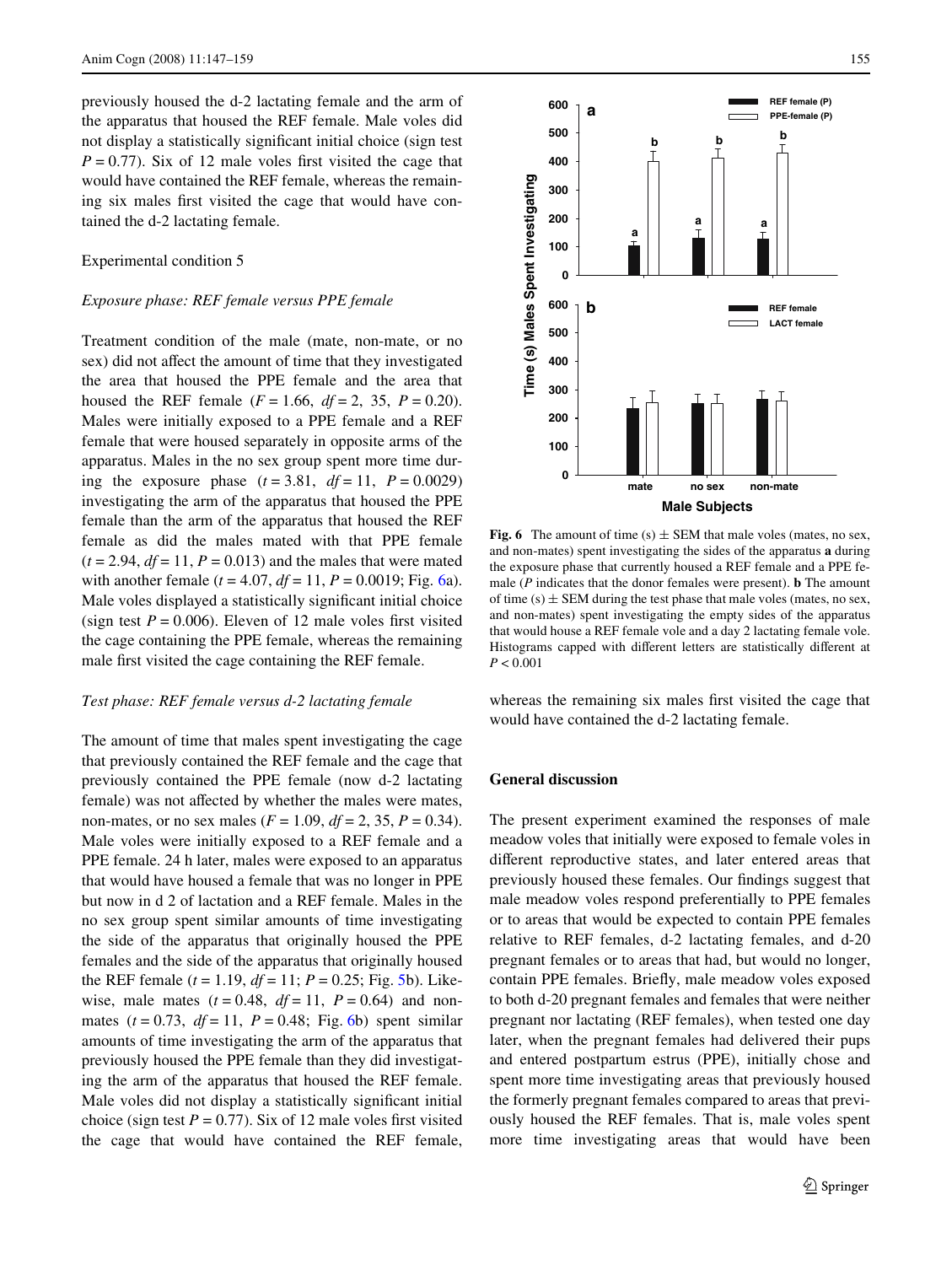expected to contain PPE females than those of REF females. In addition, male voles initially exposed to PPE females and REF females, one day later, when the previously PPE female was in day 2 of lactation, did not initially chose and spent similar amounts of time investigating areas that previously housed the formerly PPE females and those that previously housed the REF females. We also found that male voles exposed to a d-20 pregnant female and a REF female, 0.5 h later spent similar amounts of time in the location that would contain the d-20 pregnant female and in the location of the REF female. In addition, male voles exposed to a PPE female and a d-20 pregnant female, 0.5 h later initially chose and spent more time in the location that would contain that PPE female than in the location of the d-20 pregnant female. Lastly, we found that male voles exposed to a d-2 lactating female and a female that is neither pregnant nor lactating (REF female), 0.5 h later spent similar amounts of time in the location that would contain that d-2 lactating female and the location of the REF female. These results are consistent with previous work suggesting that male meadow voles prefer the scent marks of PPE females to those of d-20 pregnant females, d-2 lactating females or REF females (Ferkin and Johnston [1995](#page-11-34)). The data are also congruent with those suggesting that male meadow voles preferentially scent mark and visit areas inhabited by PPE females as compared to those inhabited by pregnant, lactating, or REF females (Ferkin et al. [2004](#page-11-31)). Such a preference may provide male meadow voles benefits such as reduced latency to copulation and shorter intervals between successive copulations by mating with PPE females (delBarco-Trillo and Ferkin [2007](#page-11-32)).

Our data, especially from experimental condition 5, indicate that male voles did not simply develop a conditioned place preference for a particular location. In experimental condition 5, during the exposure phase, voles were presented with a PPE female and a REF female. The male preferred the PPE female over the REF female. This result was not surprising in that previous work showed that males are more attracted to PPE females than they are to REF females (Ferkin and Johnston [1995](#page-11-34); Ferkin et al. [2004](#page-11-31); Ferkin [2006](#page-11-37)). If male voles formed a conditioned place preference, they would have spent more time during the test in the side of the apparatus that would have been paired with the rewarding stimulus, a PPE female (Tzschentke [1998\)](#page-12-4). This result was not observed. During the test phase male voles explored an empty apparatus. The males spent similar amounts of time investigating the side of the apparatus that previously housed the PPE female during the exposure phase and the side of the apparatus that previously housed the REF female. At the time of the test phase, the formerly PPE female would no longer be in PPE, but would be in the second day of lactation. Males are similarly attracted to females that are in d-2 of lactation and REF females (Ferkin and Johnston [1995\)](#page-11-34). Our results cannot be explained as the voles developing a conditioned place preference.

Do male meadow voles possess the capacity to recollect the what, when, and where of a single past event? The capacity to recollect the what, when, and where of a past event has been suggested for pigeons (Zentall et al. [2001\)](#page-12-3), chimpanzees (Menzel [1999](#page-11-15)), mice (Dere et al. [2005\)](#page-11-16) and rats (Eacott and Norman [2004;](#page-11-18) Ergorul and Eichenbaum [2004](#page-11-19); Eacott et al. [2005](#page-11-21)), but the conclusions of many of these studies have been viewed cautiously by researchers. The most glaring concern raised by researchers is that animals may show a recollection for the what, where and "which", but they may not recollect the 'when' (Suddendorf and Corballis [1997](#page-11-6); Menzel [1999](#page-11-15); Schwartz and Evans [2001](#page-11-23); Roberts [2002](#page-11-3); Eacott and Norman [2004](#page-11-18); Schwartz et al. [2005\)](#page-11-14). Much of the concern about whether animals can recollect the "when" may reflect the different operational definitions for the 'when' component (Zentall et al. [2001](#page-12-3); Eacott et al. [2005](#page-11-21); Clayton et al. [2001](#page-11-8); Dere et al. [2006](#page-11-2)). For example, Dere et al. ([2006\)](#page-11-2) state that the when component can be operationalized by presenting the animals two or more distinct events, and evaluating whether they are able to remember their order of occurrence. They argue that the scrub jays in Clayton and Dickinson [\(1998\)](#page-11-7) study did not have to recollect the sequence of events. In our study, male voles were not forced to remember any order of events either. Thus under the Dere et al. ([2006\)](#page-11-2) operational definition of the 'when', we did not address the 'when' component. However, we tested male voles 24 h after the exposure phase, and the male voles may have recollected 'when' as how long it has been since they encountered a particular female vole, which is akin to how long ago a scrub jay cached a particular food item (Clayton and Dickinson [1998;](#page-11-7) Griffiths et al. [1999\)](#page-11-38). Overall, our data suggest that male voles may have the capacity to recollect the what, where and when of single past event. If so, our experiment may be the first to suggest that male non-human animals may have the capacity to identify a potential mate, locate her, and later visit her when she can be expected to be most sexually receptive.

On the other hand, Roberts ([2002](#page-11-3)) takes exception with this definition of 'when' because the memory for time is different, and states that recollection of 'when' implies a temporal structure for past time within which events can be located. He argues that recollection for how long ago could be dependent on elapsed time or temporal distance since an event (Roberts [2002\)](#page-11-3). Thus, male voles may have learned that a weaker memory trace for a PPE female may indicate that that female is no longer in PPE, and that a stronger memory trace for a PPE female may indicate that the female is still in PPE. It is also possible that male voles may have learned a rule of thumb. That is, if a short period of time passes between the exposure phase and the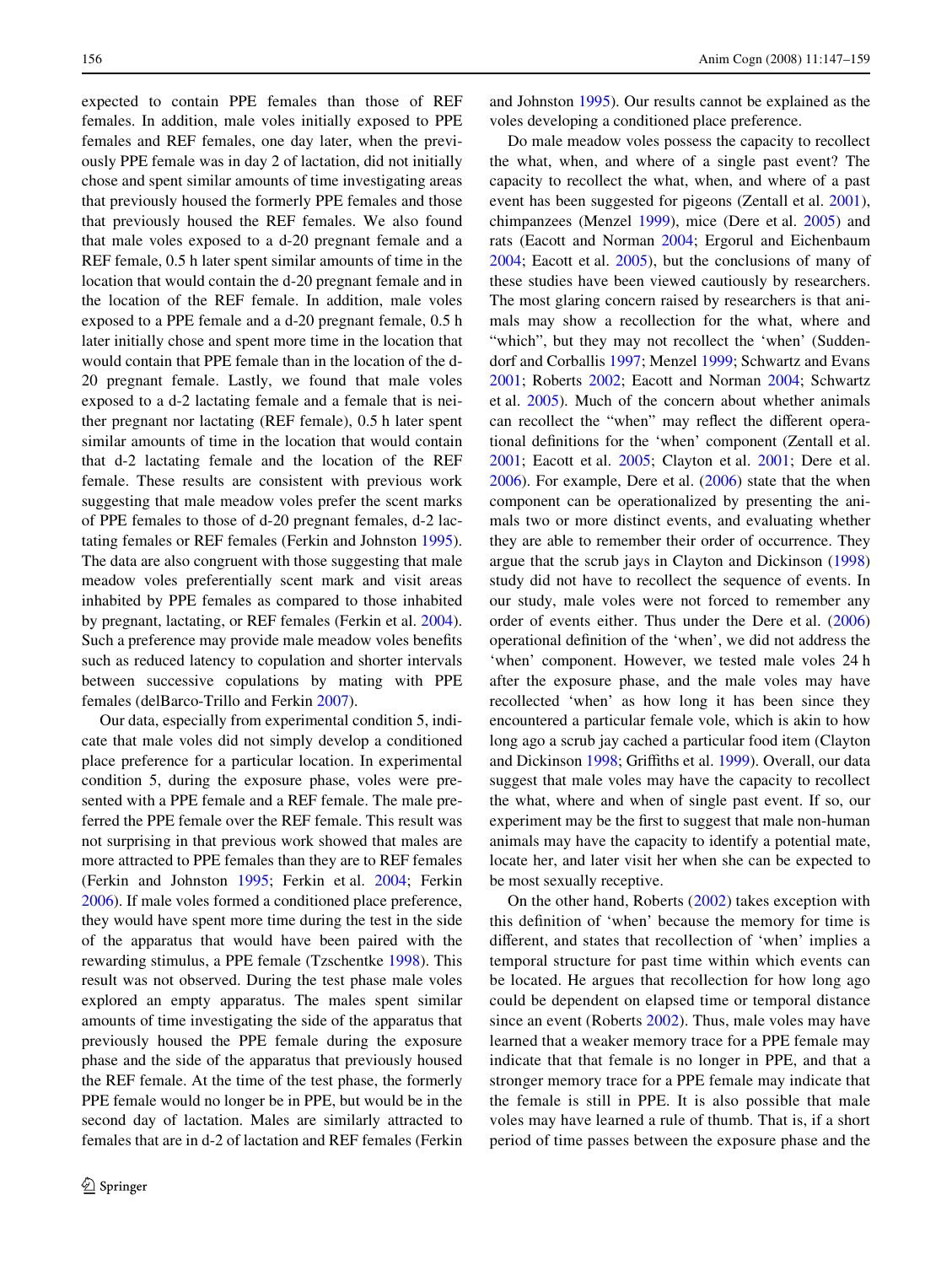test phase, then maintain the preference shown in the exposure phase, but if the interval of time is long (say 24 h or one complete light:dark cycle), then prefer each similarly in the exposure phase. However, such rules may be highly specific, condition dependent, and associated with particular females (Roberts [2002](#page-11-3)). Finally, it is also possible that male voles recollect the specific point in time when they previously encountered a female in a particular reproductive state, which would indicate that they have both a sense of time and the ability to recollect the when of a past event.

In our study, male voles had a single one-time experience with two females that differed in their respective reproductive states. In addition, the stimuli were novel to these male voles. Male voles received no previous training with females used in our experiment. Thus, we were able to avoid a point of contention raised by researchers who argue that training of subjects to perform the tasks used to test for what, where and when may affect the behavior of animals by conditioning them or making them familiar with aspects of the test. For example, pigeons were trained to perform tasks that would indicate that they have the capacity for forming episodic-like memories (Zentall et al. [2001](#page-12-3)). In these cases, animals may be relying on the learning of a rule of thumb and the recall of a past event to perform the behavioral task (Zentall et al. [2001;](#page-12-3) Schwartz and Evans [2001](#page-11-23); Roberts [2002](#page-11-3); Morris and Day [2003;](#page-11-17) Suddendorf and Busby [2003](#page-11-4); Schwartz et al. [2005](#page-11-14)). Some researchers argue that to show episodic-like memory individuals must have a one-time experience with novel stimuli that evokes a recollection of the what, when, and where of the past event (Morris and Day [2003;](#page-11-17) Dere et al. [2006\)](#page-11-2). In our study, previous training can be ruled out as an explanation for the behavior of the male voles in our test. According to this definition (Morris and Day [2003](#page-11-17); Dere et al. [2006](#page-11-2)), male meadow voles in our experiments may have displayed episodic-like memory.

The fact that male voles were able to recollect the reproductive states of the females they encountered in the exposure phase and in the test phase spent more time in areas that would have been expected to contain PPE females and displayed initial choices for such areas, indicates that male meadow voles likely recollect the point in time when they previously encountered a female in a particular reproductive state. Such a capacity in voles seems to be consistent with their space use and social biology. During the breeding season, male meadow voles occupy large overlapping home ranges, which encompass the territories of one or more females (Madison [1980\)](#page-11-27). The females may be widely dispersed over a male's home range. Male and female voles also have few repeated interactions with the same opposite-sex conspecifics (Dewsbury [1990;](#page-11-39) Boonstra et al*.* [1993\)](#page-11-33). In addition, females are induced ovulators and do not undergo estrous cycles, but their reproductive condition may vary, with some females being pregnant, others lactating, others not pregnant or lactating and still others undergoing postpartum estrus (PPE) (Milligan [1982](#page-11-28); Keller [1985;](#page-11-30) Ferkin et al. [2004](#page-11-31)). However, meadow voles are promiscuous, mating with multiple partners, and in some cases having litters of mixed paternity (Boonstra et al. [1993](#page-11-33); delBarco-Trillo and Ferkin [2004](#page-11-35)). To coordinate breeding and reduce sperm competition, male voles appear to keep track of the reproductive condition of nearby female conspecifics based on past exposure.

At present, we do not know whether voles achieve this through mental time travel, similar to the ability of bonobos and orangutans to anticipate the need for particular tools (Mulcahy and Call [2006](#page-11-40)) or through a feed forward system where the subject knows later on where something is and its state, rather than having to mentally revisit past events (e.g., Suddendorf and Busby [2003;](#page-11-4) Busby and Suddendorf [2005](#page-11-41)). There are many future oriented mechanisms that make species act in ways that are in tune with where important things like food, mates, or shelter are likely to be found (Suddendorf and Corballis [1997\)](#page-11-6). Our results do not clearly show that male voles mentally re-construct a past situation per se. What our data do show is that the voles spend more time where they could reasonably expect a receptive female to be now. This finding suggests that voles have the capacity of prospection. However, it does not tell us the mechanism underlying prospection. Alternatively, male meadow voles may anticipate the identity (what), location (where) and when females enter and leave postpartum estrus (when), which is achieved through the use of episodic memory and mental access to a past event and subsequent extrapolation into the future (Clayton et al. [2003](#page-11-9); Franklin and Ferkin [2006\)](#page-11-42).

Nonetheless, having the capacity to identify a potential mate, locate it and visit it when it is sexually receptive may benefit other animals in which the reproductive condition of females varies and opposite-sex conspecifics live separately during the breeding season (Clayton et al. [2001\)](#page-11-8), or when males are attempting to monopolize mates (Huck et al. [2004\)](#page-11-43). PPE females are more attractive and sexually receptive to males relative to females in other reproductive states (Ferkin and Johnston [1995](#page-11-34); Ferkin et al. [2004](#page-11-31)). PPE females readily mate with males, usually within a few minutes of pairing, whereas females in other reproductive states may take several hours to mate when paired with a male (Keller [1985\)](#page-11-30). Males may increase their mating opportunities if they have the capacity to recall the identity and location of a female, and to predict the time when the female enters into heightened sexual receptivity.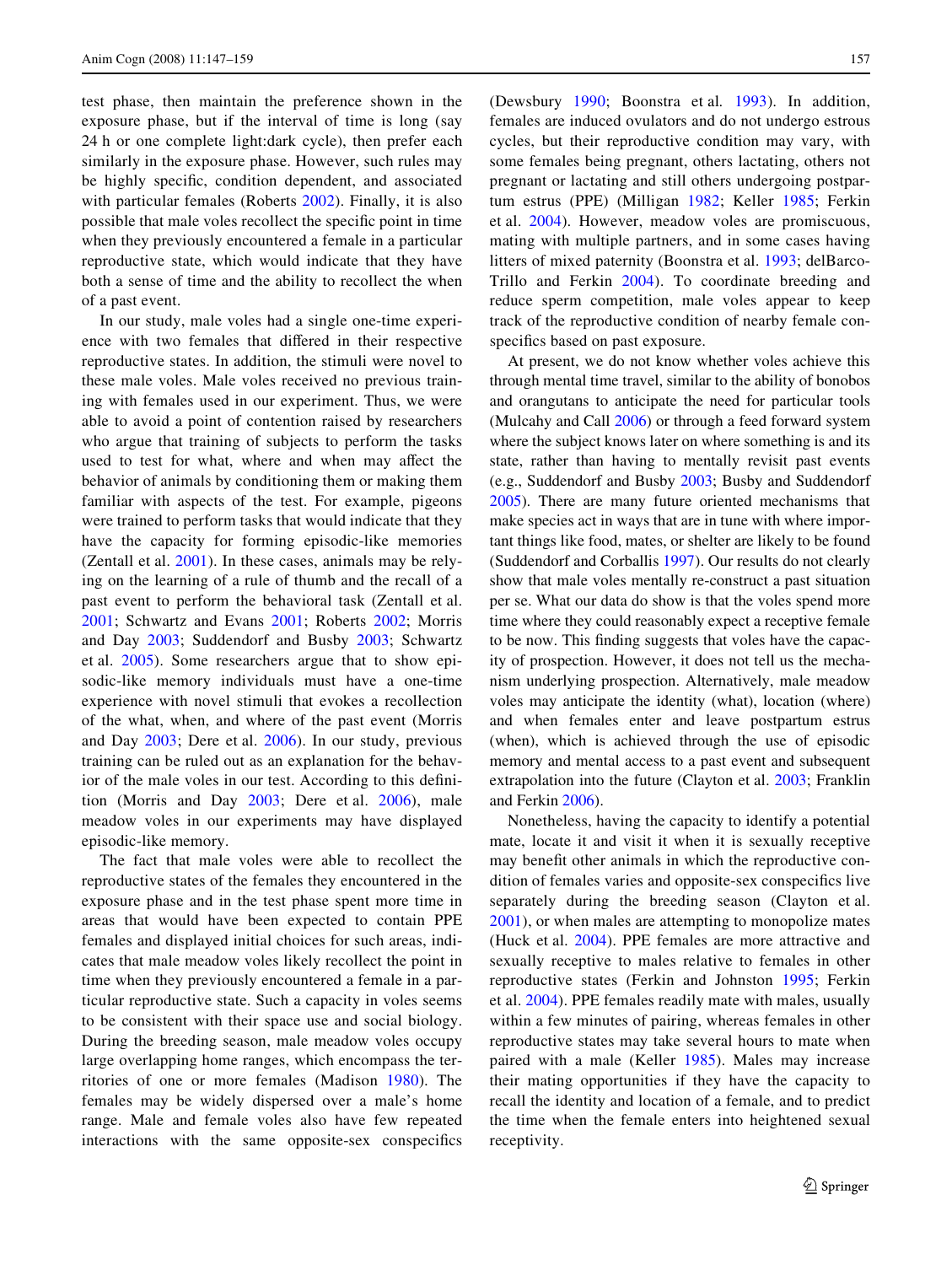**Acknowledgments** We thank L. LaDage for reading this manuscript and three anonymous reviewers for their comments. This work was supported by National Science Foundation grant IOB 0444553, a National Science Foundation UMEB grant and NIH grant HD049525 to M. H. Ferkin. The experimental protocols were approved by The University of Memphis IACUC committee, which comply with the current laws of the United States.

# **References**

- <span id="page-11-20"></span>Babb SJ, Crystal JD (2005) Demonstration of what, when, and where: implications for episodic-like memory in rats. Learn Motiv 36:177–189
- <span id="page-11-1"></span>Baddeley A, Conway M, Aggleton J (eds) (2001) Episodic memory: new directions in research. Oxford University Press, Oxford
- <span id="page-11-33"></span>Boonstra R, Xia X, Pavone L (1993) Mating system of the meadow vole, *Microtus pennsylvanicus*. Behav Ecol 4:83–89
- <span id="page-11-26"></span>Bronson FH (1989) Mammalian reproductive biology. University of Chicago Press, Chicago
- <span id="page-11-41"></span>Busby J, Suddendorf T (2005) Recalling yesterday and predicting tomorrow. Cogn Dev 20:362–372
- <span id="page-11-7"></span>Clayton NS, Dickinson A (1998) Episodic-like memory during cache recovery by scrub jays. Nature 395:272–274
- <span id="page-11-8"></span>Clayton NS, Griffiths DP, Emery NJ, Dickinson A (2001) Elements of episodic-like memory in animals. Philos Trans R Soc Lond B 356:1483–1491
- <span id="page-11-9"></span>Clayton NS, Bussey TJ, Dickinson A (2003) Can animals recall the past and plan for the future? Nat Rev Neurosci 4:685–691
- <span id="page-11-10"></span>Clayton NS, Emery NJ, Dickinson A (2006) The prospective cognition of food caching and recovery by western scrub jays (*Aphelocoma californica*). Comp Cogn Behav Rev 1:1–11
- <span id="page-11-13"></span>Dally JM, Emery NJ, Clayton NS (2006) Food-caching Western Scrub-Jays keep track of who was watching when. Science 312:1662–1665
- <span id="page-11-35"></span>delBarco-Trillo J, Ferkin MH (2004) Male mammals respond to a risk of sperm competition conveyed by odours of conspecific males. Nature 431:446–449
- <span id="page-11-36"></span>delBarco-Trillo J, Ferkin MH (2006) Male meadow voles respond differently to risk and intensity of sperm competition. Behav Ecol 17:581–585
- <span id="page-11-32"></span>delBarco-Trillo J, Ferkin MH (2007) Female meadow voles, *Microtus pennsylvanicus*, experience a reduction in copulatory behavior during postpartum estrus. Ethology (in press)
- <span id="page-11-16"></span>Dere E, Huston JP, De Souza Silva MA (2005) Episodic-like memory in mice: simultaneous assessment of object, place and temporal order memory. Brain Res Protocols 16:10–19
- <span id="page-11-2"></span>Dere E, Kart-Teke E, Huston JP, De Souza Silva MA (2006) The case for episodic memory in animals. Neurosci Biobehav Rev 30:1206–1224
- <span id="page-11-39"></span>Dewsbury DA (1990) Individual attributes generate contrasting degrees of sociality in voles. In: Tamarin RH, Ostfeld RS, Pugh SR, Bujalska G (eds) Social systems and population cycles in voles. Birkhauser Verlag, Basel, pp 1–9
- <span id="page-11-18"></span>Eacott MJ, Norman G (2004) Integrated memory for object, place, and context in rats: a possible model of episodic-like memory? J Neurosci 24:1948–1953
- <span id="page-11-21"></span>Eacott MJ, Easton A, Zinkivskay A (2005) Recollection in an episodiclike memory task in the rat. Learn Memory 12:221–223
- <span id="page-11-12"></span>Emery NJ, Clayton NS (2001) Effects of experience and social context on prospective caching strategies by scrub jays. Nature 414:443– 446
- <span id="page-11-19"></span>Ergorul C, Eichenbaum H (2004) The hippocampus and memory for "what", "where", and "when." Learn Memory 11:397-405
- <span id="page-11-37"></span>Ferkin MH (2006) The amount of time that a meadow vole, *Microtus pennsylvanicus*, self-grooms is affected by its reproductive state and that of the odor donor. Behav Processes 73:266–271
- <span id="page-11-34"></span>Ferkin MH, Johnston RE (1995) Effects of pregnancy, lactation, and postpartum oestrous on odour signals and the attraction in females meadow voles, *Microtus pennsylvanicus*. Anim Behav 49:1211– 1217
- <span id="page-11-31"></span>Ferkin MH, Lee DN, Leonard ST (2004) The reproductive state of female voles affects their scent marking behavior and the responses of male conspecifics to such marks. Ethology 110:257– 272
- <span id="page-11-42"></span>Franklin S, Ferkin MH (2006) An ontology for comparative cognition: a functional approach. Comp Cogn Behav Rev 1:36–52
- <span id="page-11-11"></span>Griffiths DP, Clayton NS (2001) Testing episodic memory in animals: a new approach. Physiol Behav 73:755–762
- <span id="page-11-38"></span>Griffiths DP, Dickinson A, Clayton NS (1999) Declarative and episodic memory: what can animals remember about their past? Trends Cogn Sci 3:74–80
- <span id="page-11-24"></span>Hampton RR, Schwartz BL (2004) Episodic memory in humans, what and where, is when? Curr Opinions Neurobiol 14:192–197
- <span id="page-11-25"></span>Hampton RR, Hampstead BM, Murray EA (2005) Rhesus monkeys (*Macca mulatta*) demonstrate robust memory for what and where but not when in an open-field test of memory. Learn Motiv 36:245–259
- <span id="page-11-43"></span>Huck M, Lottker P, Heymann EW (2004) Proximate mechanisms of reproductive monopolization in male moustached tamarins (*Saguinus mystax*). Am J Primatol 64:39–56
- <span id="page-11-30"></span>Keller BL (1985) Reproductive patterns. In: Tamarin RH (ed) Biology of New World *Microtus*. Special Publication of the American Society of Mammalogists, Lawrence, pp 725–778
- <span id="page-11-27"></span>Madison DM (1980) An integrated view of the social biology of meadow voles, *Microtus pennsylvanicus*. Biol 62:20–33
- <span id="page-11-29"></span>Meek LR, Lee TM (1993) Prediction of fertility by mating latency and photoperiod in nulliparous and primiparous meadow voles (*Microtus pennsylvanicus*). J Reprod Fert 97:353–357
- <span id="page-11-15"></span>Menzel CR (1999) Unprompted recall and reporting of hidden objects by a chimpanzee (*Pan troglodytes*) after extended delays. J Comp Psych 113:213–217
- <span id="page-11-22"></span>Mercado E, Murray SO, Uyeyama RK, Pack AA, Herman LM (1998) Memory for recent actions in the bottle-nosed dolphin (*Tursiops truncates*): replication of arbitrary behaviors using an abstract rule. Anim Learn Behav 26:210–218
- <span id="page-11-28"></span>Milligan SR (1982) Induced ovulation in mammals. Oxford Rev Reprod 4:1–46
- <span id="page-11-17"></span>Morris RGM, Day M (2003) Places and flavours: one-trial paired associate learning as a model of episodic-like memory in the rat. Int Congr Series 1250:183–198
- <span id="page-11-40"></span>Mulcahy NJ, Call J (2006) Apes save tools for future use. Science 312:1038–1040
- <span id="page-11-5"></span>Nelson K (1992) Emergence of autobiographical memory at age 4. Hum Dev 35:172–177
- <span id="page-11-3"></span>Roberts WA (2002) Are animals stuck in time? Psych Bull 128:473– 489
- <span id="page-11-23"></span>Schwartz BL, Evans S (2001) Episodic memory in primates. Am J Primat 55:71–85
- <span id="page-11-14"></span>Schwartz BL, Hoffman M, Evans S (2005) Episodic-like memory in a gorilla: a review and new findings. Learn Motiv 36:224-226
- <span id="page-11-4"></span>Suddendorf T, Busby J (2003) Mental time travel in animals? Trends Cogn Sci 7:391–396
- <span id="page-11-6"></span>Suddendorf T, Corballis MC (1997) Mental time travel and the evolution of the human mind. Genet Soc Gen Psychol Monogr 123:133–167
- <span id="page-11-0"></span>Tulving E (1972) Episodic and semantic memory. In: Tulving E, Donaldson W (eds) Organization of memory. Academic, New York, pp 381–403